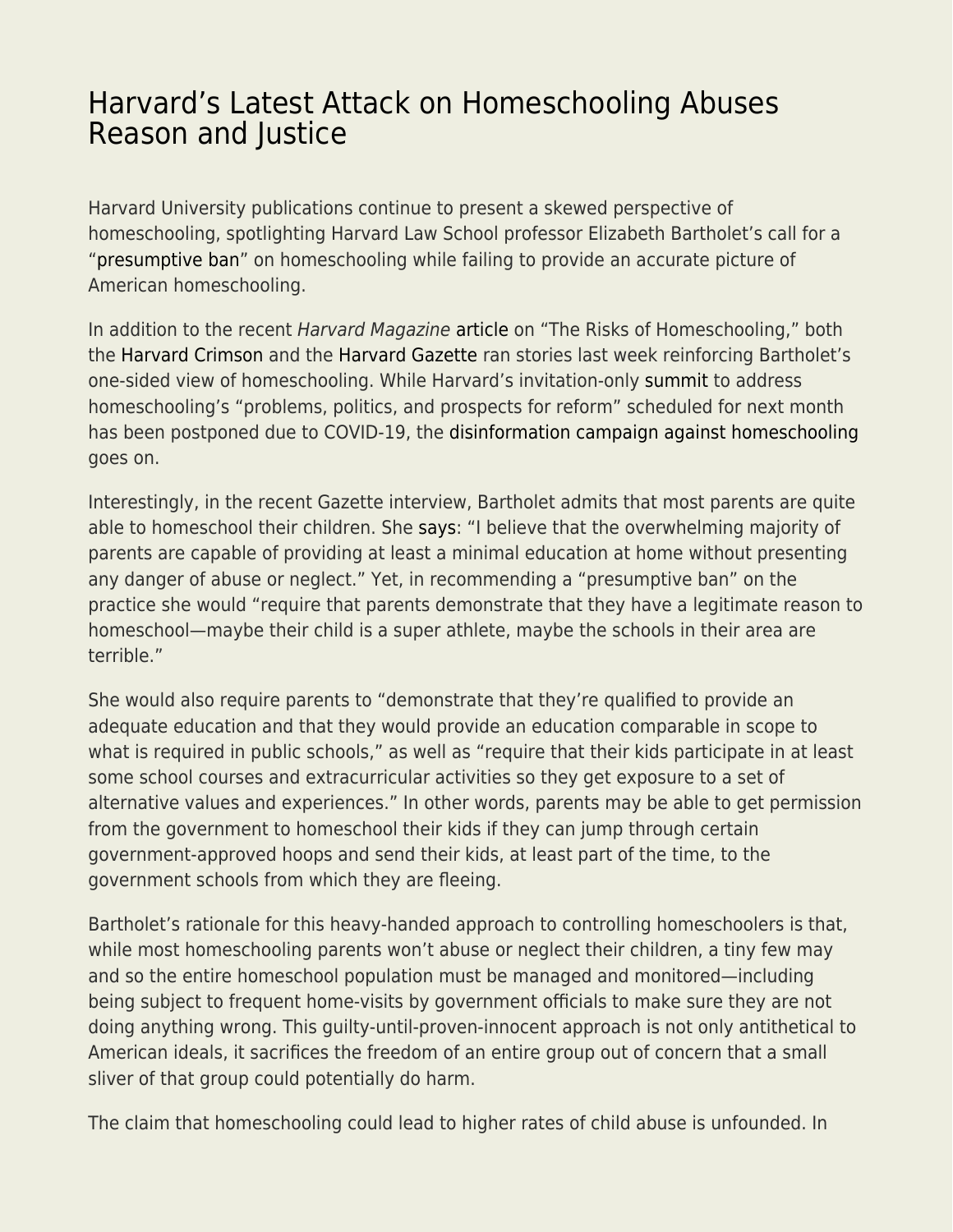fact, three academics responded harshly to Bartholet's conclusions, writing at [EducationNext:](https://www.educationnext.org/harvard-law-professors-attack-on-homeschooling-flawed-failure-terribly-timed/?mc_cid=35f5f0e379&mc_eid=3619baf3ad) "Professor Elizabeth Bartholet's claims that homeschooling contributes significantly to the scourge of child abuse fail to survive scrutiny." Some [research](https://www.nheri.org/child-abuse-of-public-school-private-school-and-homeschool-students-evidence-philosophy-and-reason/) shows that homeschoolers are less likely to be abused than their schooled peers. And as I've written [previously](https://www.cato.org/blog/case-against-homeschool-regulation), physical and sexual abuse by educators is rampant in public schools, which Bartholet holds up as the gold standard. Still, Bartholet argues that homeschooled children could be abused because they are not in the presence of school teachers and administrators who are "mandated reporters" of child abuse.

Although Bartholet's recommendations against homeschooling were initiated well before COVID-19 hit, she uses the current school shutdowns as further evidence that parents, unwatched by government officials, will abuse their children. Bartholet says in the Gazette interview: "I do think, though, that the present near-universal home education situation is illuminating. The evidence is growing that reports to Child Protective Services (CPS) have plummeted nationwide, because children are removed from the mandated reporters that schools provide."

It is possible that declining CPS reports could indicate unreported child abuse, but it could also reveal a CPS system gone awry, with overly-aggressive reporting and investigative practices. A 2018 in-depth [report](https://hechingerreport.org/when-schools-use-child-protective-services-as-a-weapon-against-parents/) by The Hechinger Report and HuffPost, for instance, found that "schools often use child protective services as a weapon against parents." According to this analysis, school employees use CPS as a way to coerce parents who resist a school's recommendations or approach. Reporters Rebecca Klein and Caroline Preston write:

Fed up with what they see as obstinate parents who don't agree to special education services for their child, or disruptive kids who make learning difficult, schools sometimes use the threat of a childprotection investigation to strong-arm parents into complying with the school's wishes or transferring their children to a new school. That approach is not only improper, but it can be devastating for families, even if the allegations are ultimately determined to be unfounded.

Such a determination is how the vast majority of these investigations conclude, despite terrorizing parents and children. In her powerful book, [They Took The Kids Last Night: How](https://www.amazon.com/They-Took-Kids-Last-Night/dp/1440866287/ref=tmm_hrd_swatch_0?_encoding=UTF8&qid=1589742964&sr=8-1) [the Child Protection System Puts Families at Risk](https://www.amazon.com/They-Took-Kids-Last-Night/dp/1440866287/ref=tmm_hrd_swatch_0?_encoding=UTF8&qid=1589742964&sr=8-1), family defense attorney and policy advocate, Diane Redleaf, finds that the CPS system has ballooned in recent years, with millions of calls and family investigations despite most of them being baseless. She writes in her introduction: "In 2016 alone, 7.4 million children were reported as suspected victims